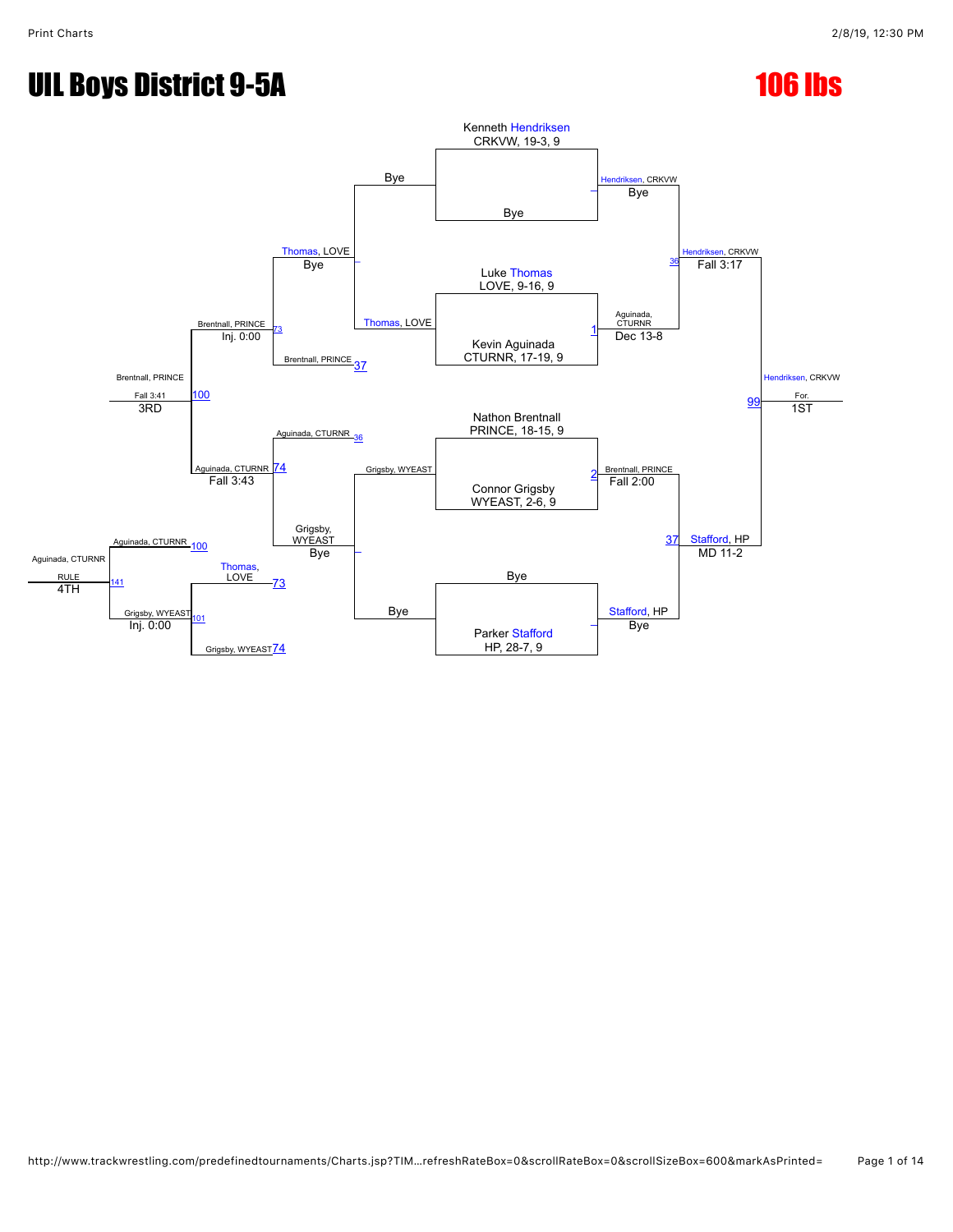# UIL Boys District 9-5A 113 lbs

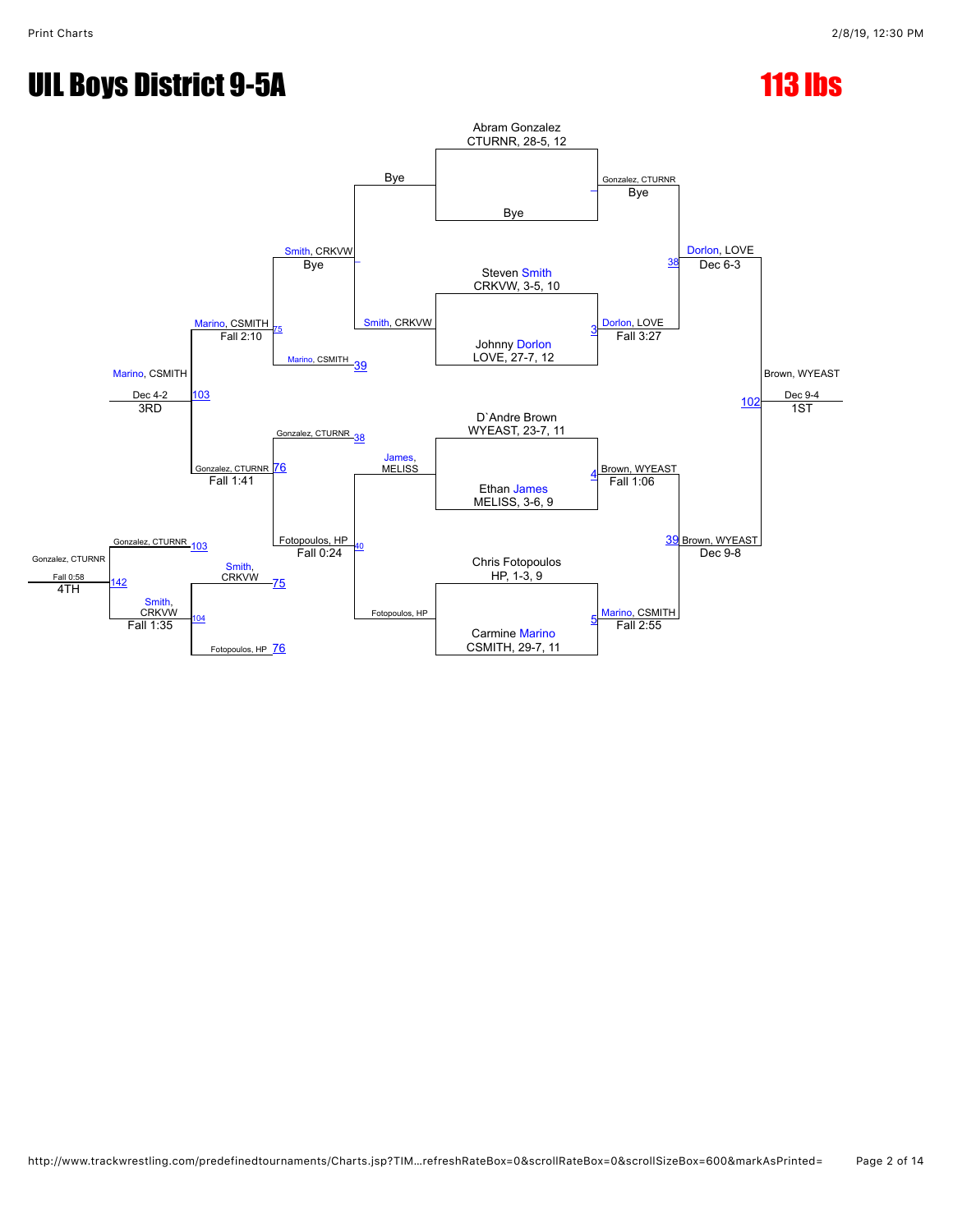## UIL Boys District 9-5A 120 lbs

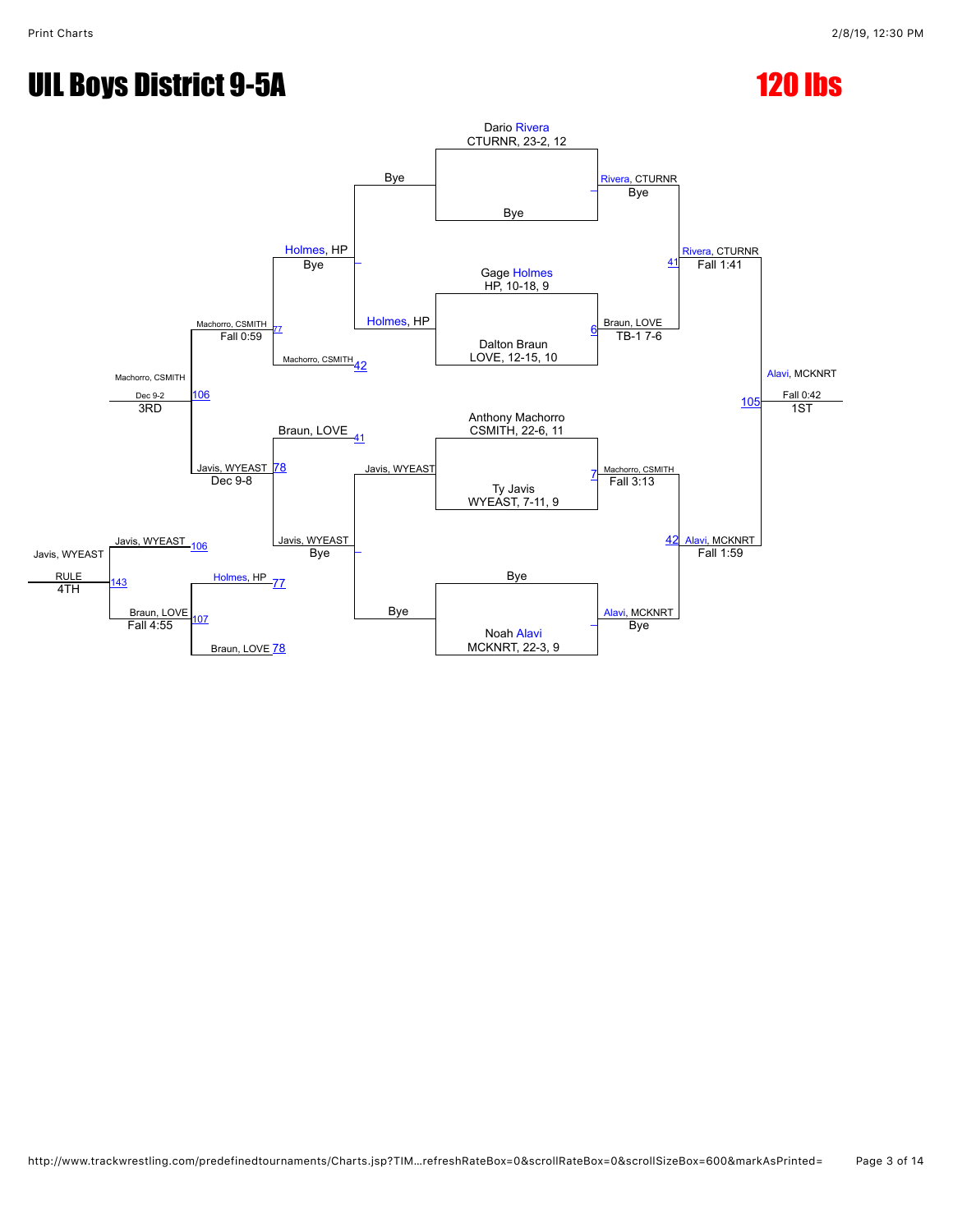# UIL Boys District 9-5A 126 lbs

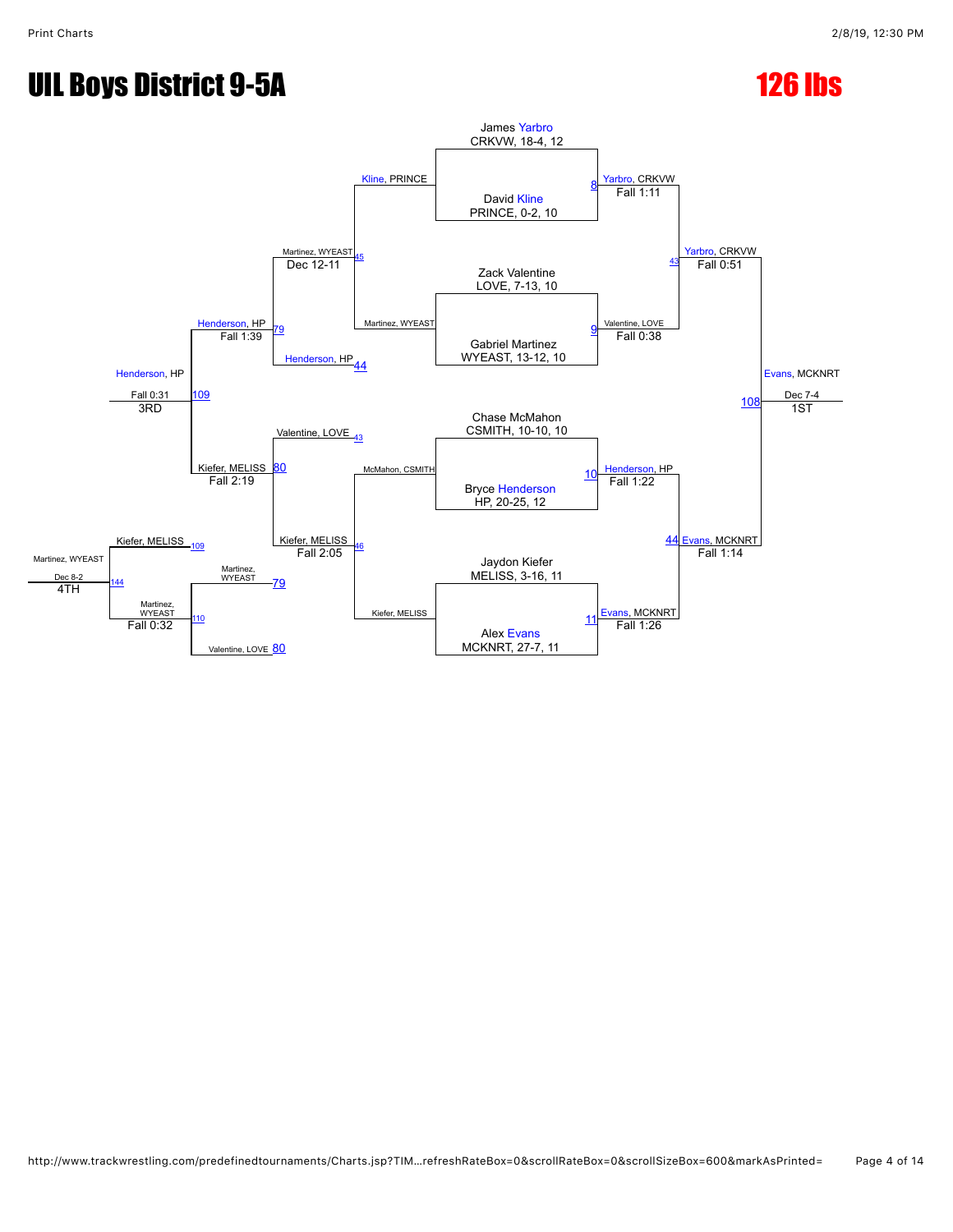# UIL Boys District 9-5A 132 lbs

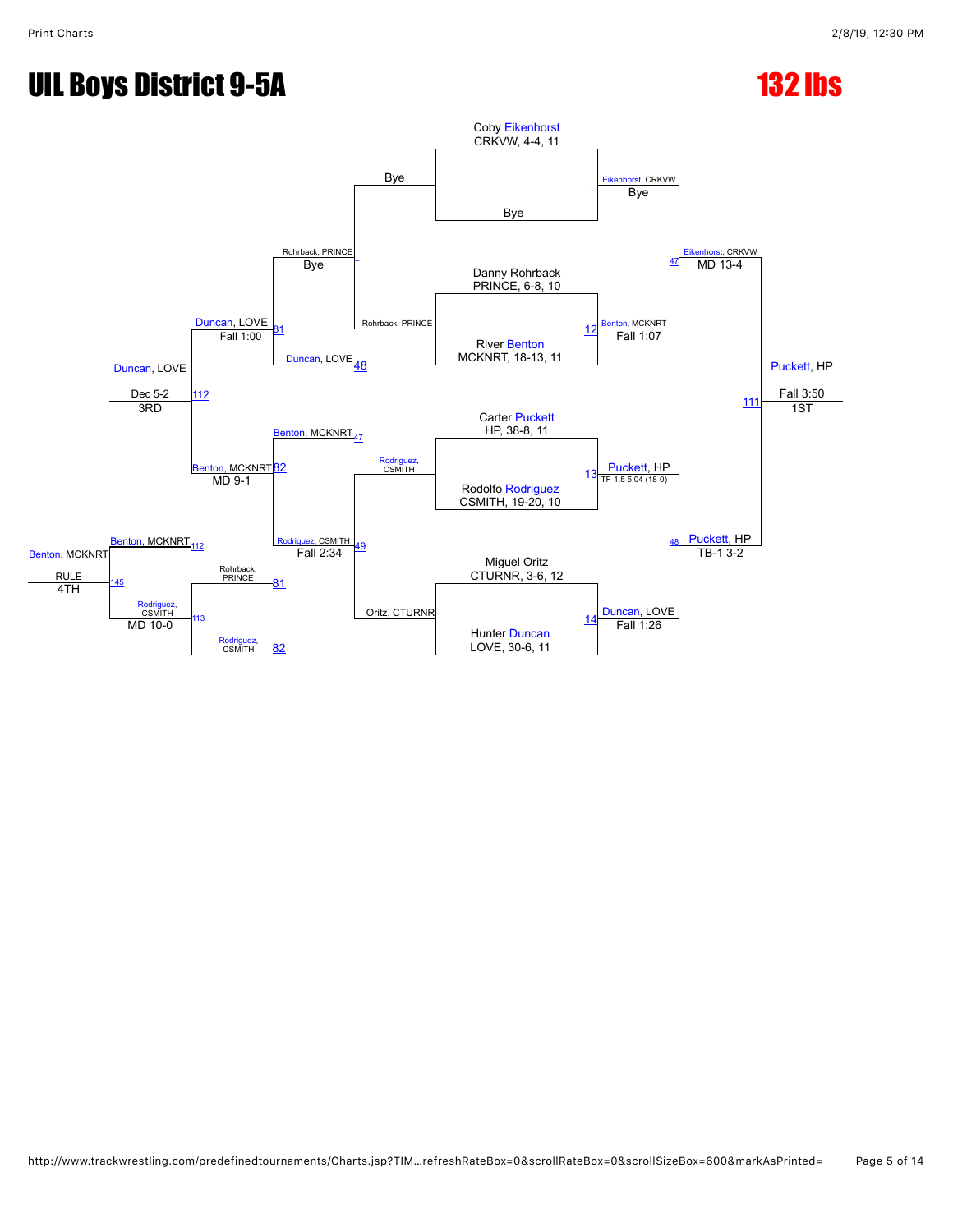# UIL Boys District 9-5A 138 lbs

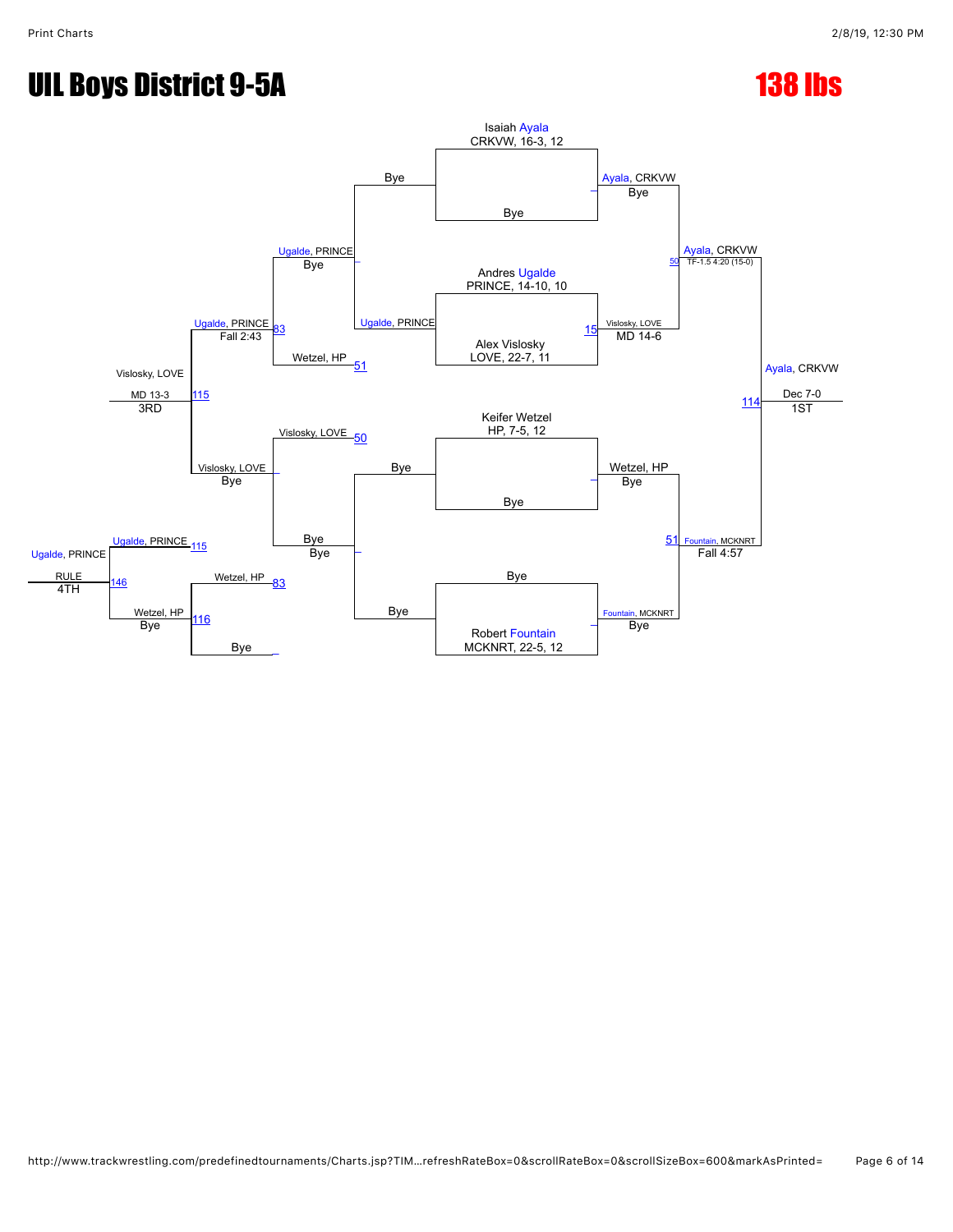# UIL Boys District 9-5A 145 lbs

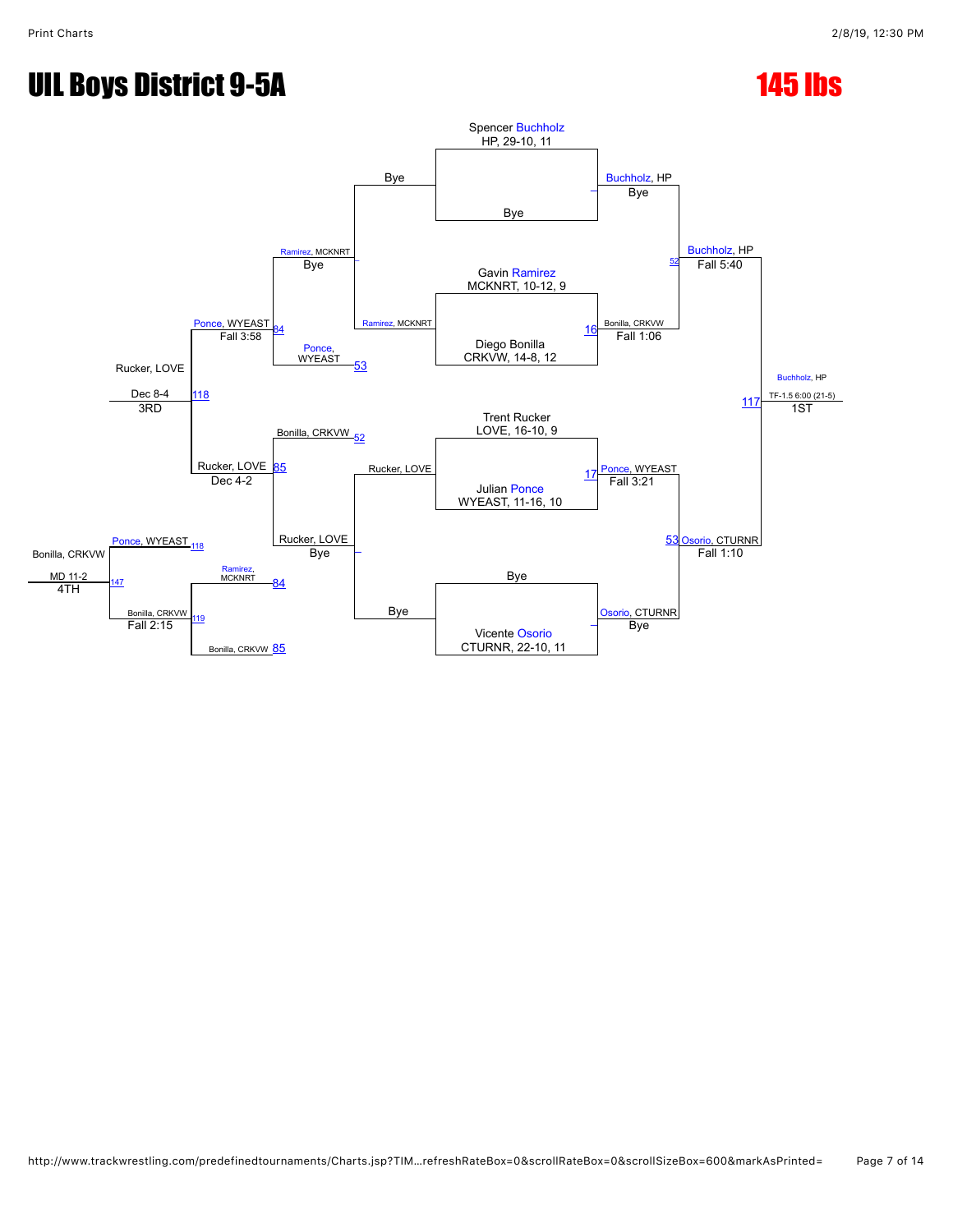# UIL Boys District 9-5A 152 lbs

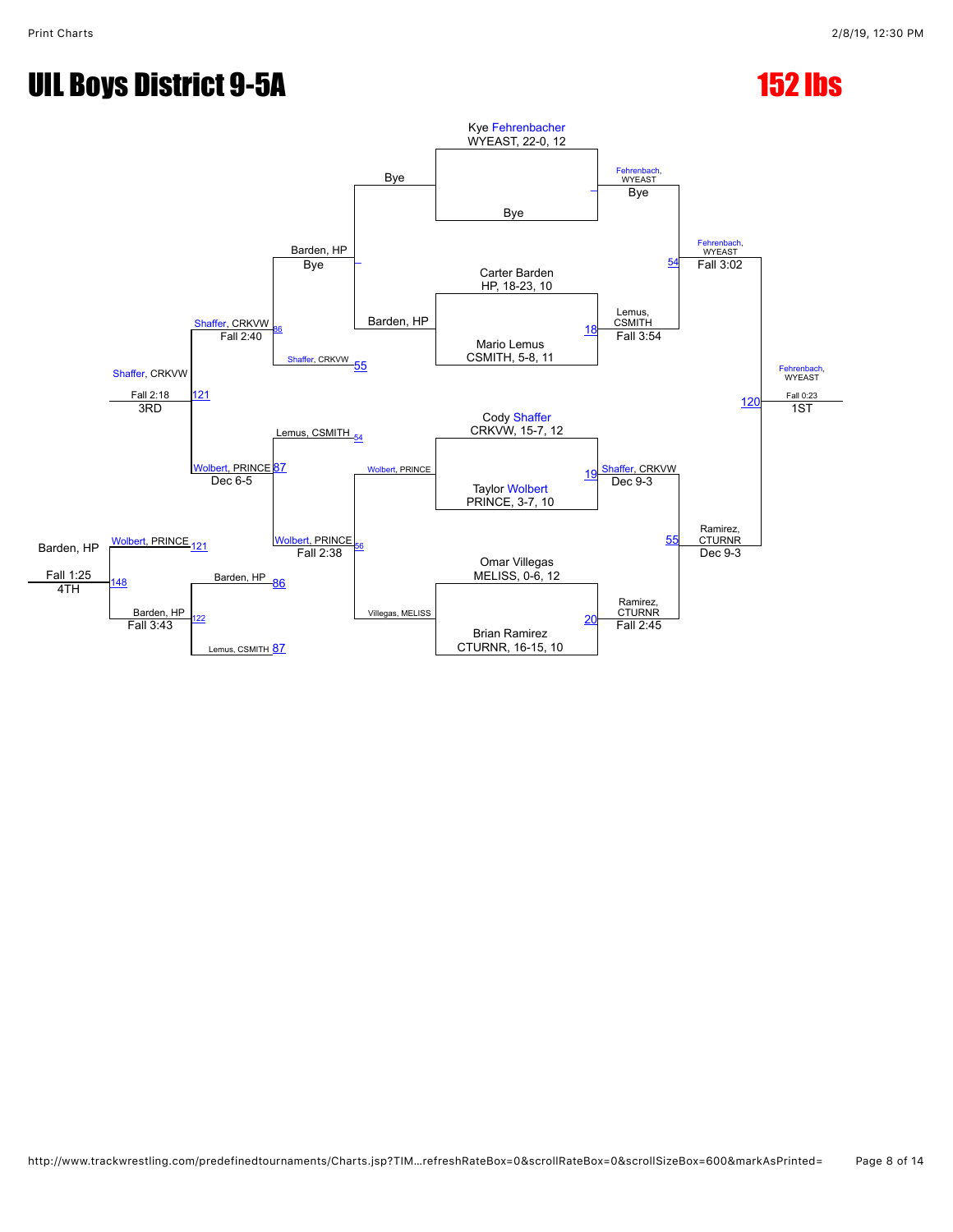## UIL Boys District 9-5A 160 lbs

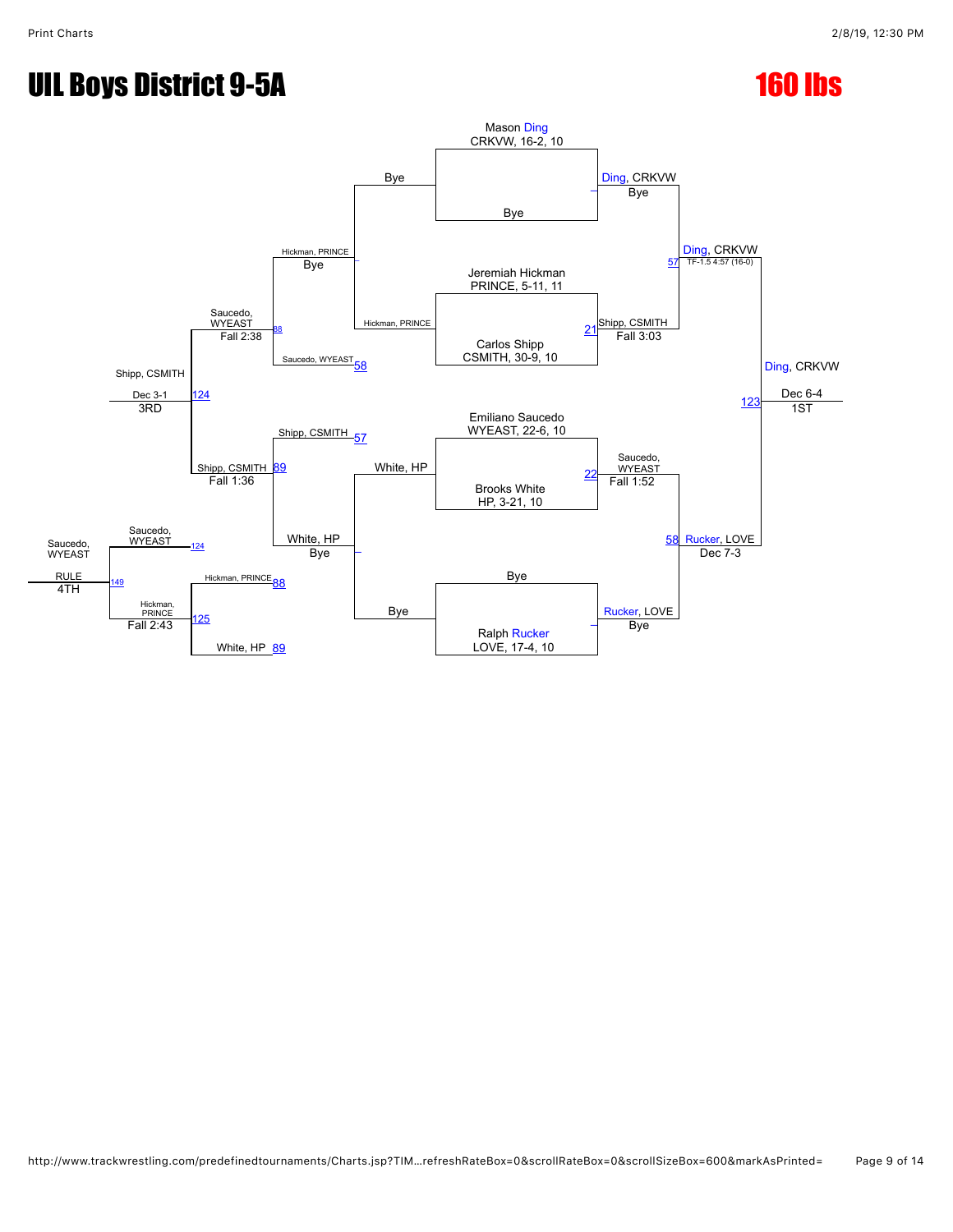# UIL Boys District 9-5A 170 lbs

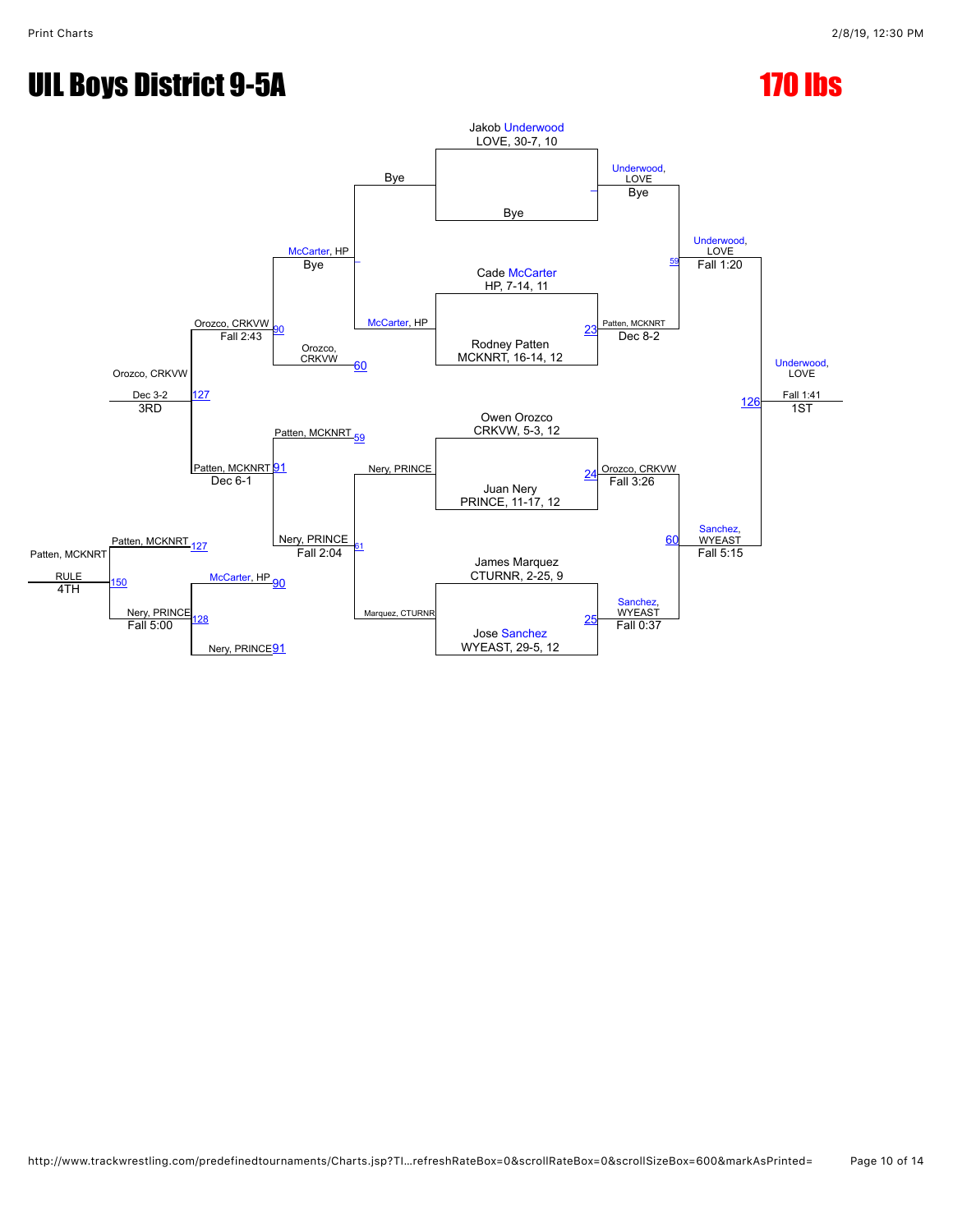# UIL Boys District 9-5A 182 lbs

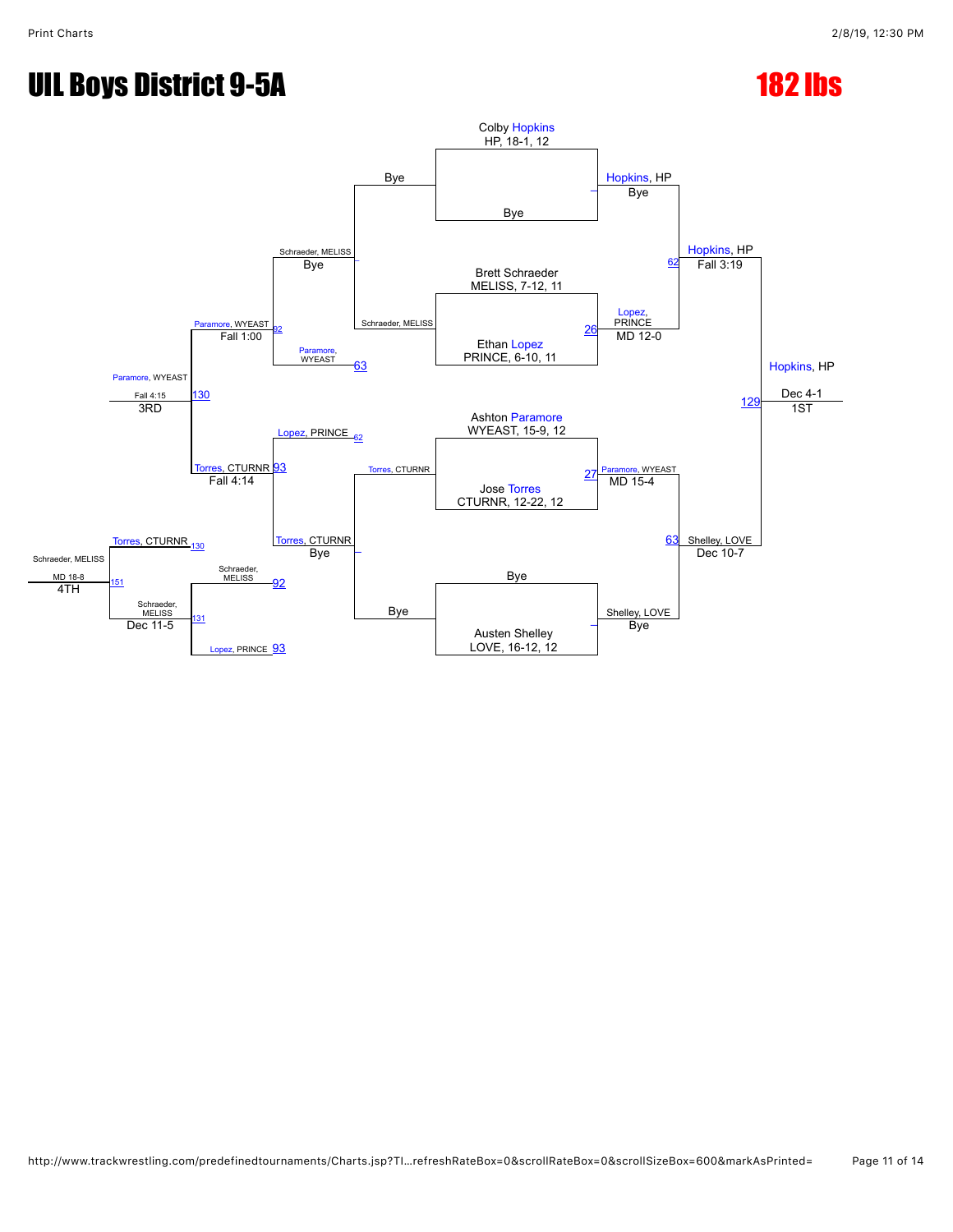# UIL Boys District 9-5A 195 lbs

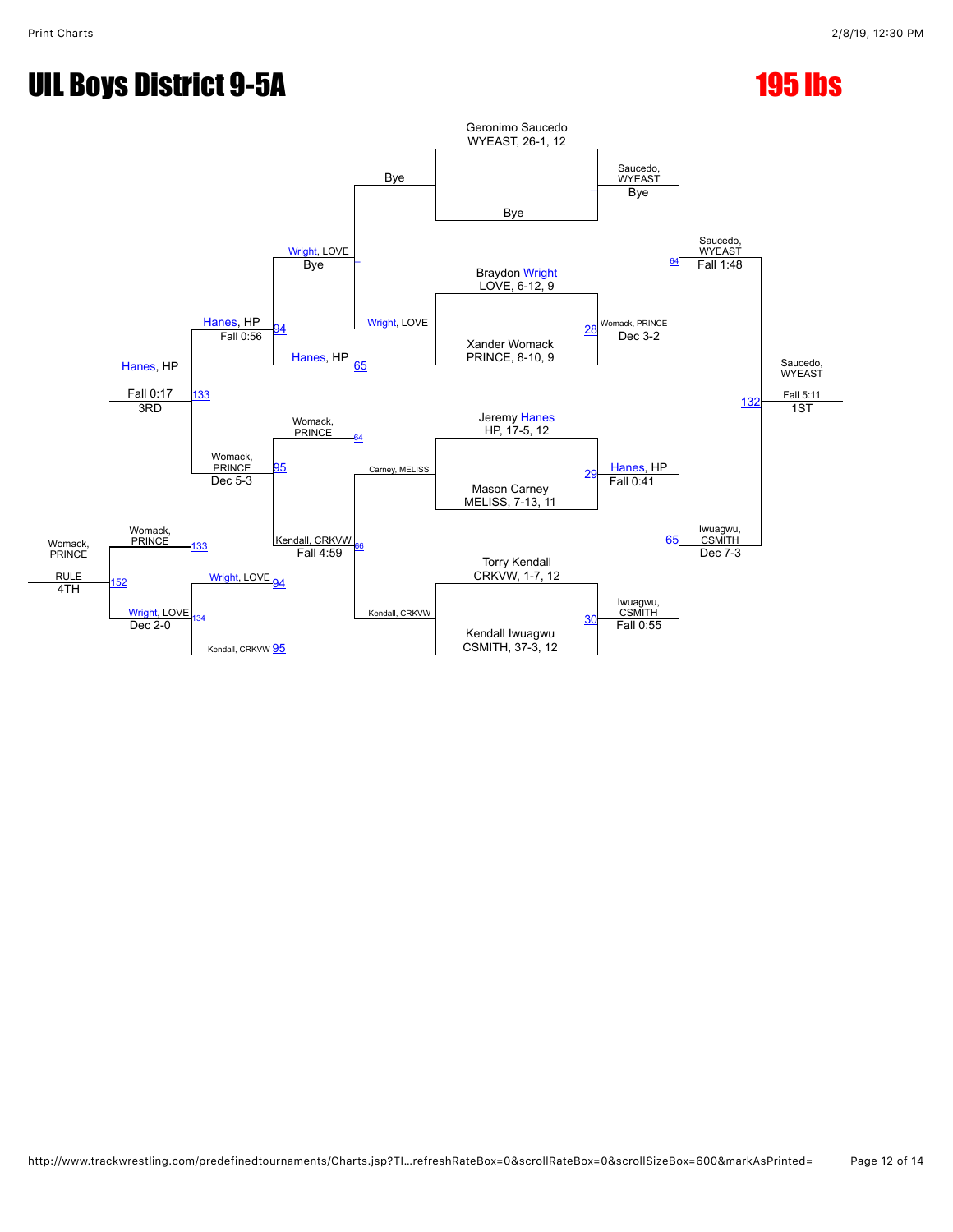# UIL Boys District 9-5A 220 lbs